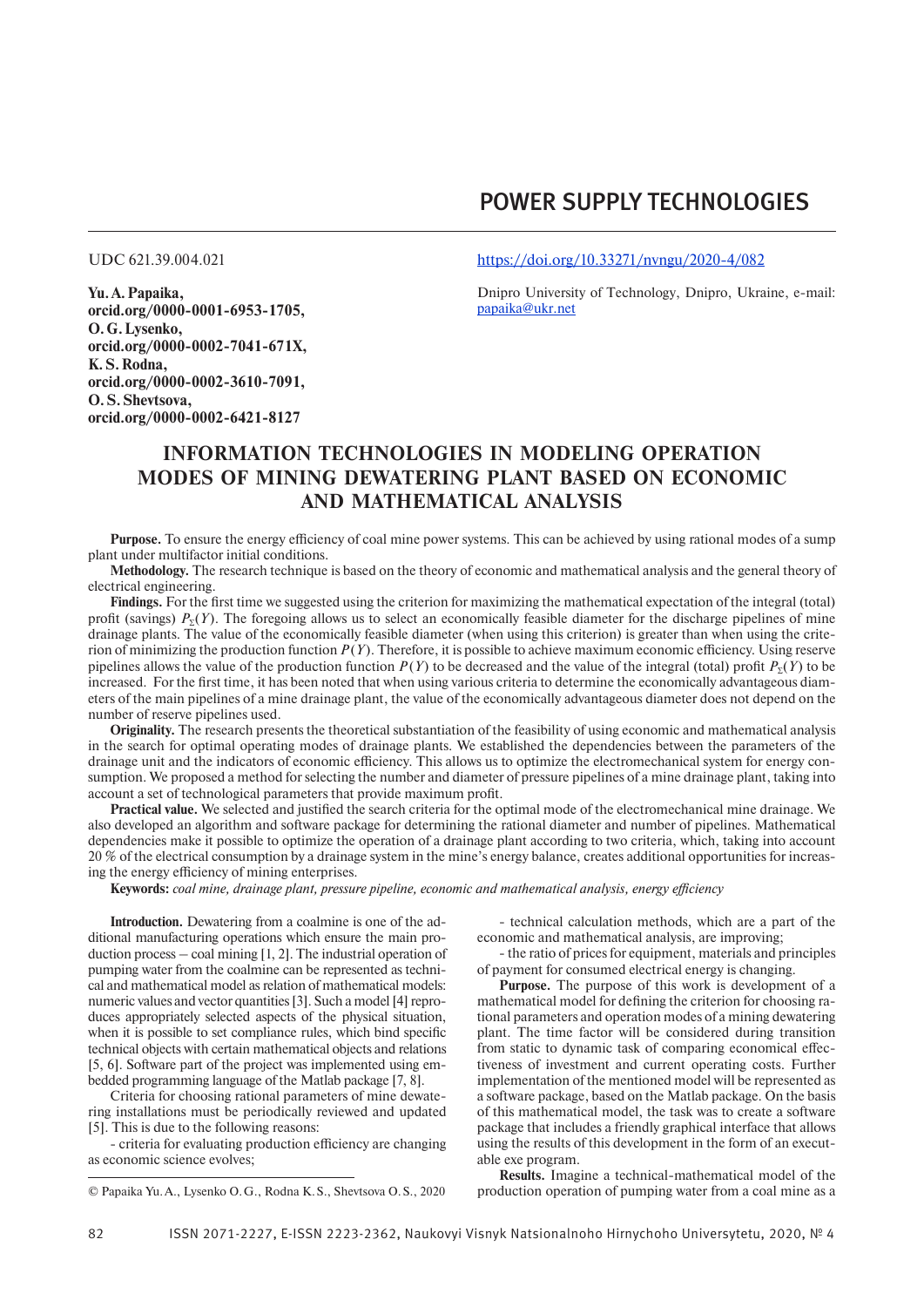functional *Y* defined on a set of functional dependencies and technical values that determine the mode of operation of a mine dewatering plant [8]

$$
Y = f(n_{tp}, n_p, H_h, Q_f, \sigma_t, \rho_w, L_{constr}, q_p, d_{int}, z, H_1, A_c, B_c, a, b, c, T),
$$
 (1)

where  $n_p$  is the number of used working and reserved trunk pipelines;  $n_p$  is the number of working pumps of used type;  $H_h$  is hydraulic lift height, m;  $Q_f$  is average daily flow of water in to the mine  $m^3/h$ ;  $\sigma_t$  is permissible temporary tensile strength of the pipe material mPa;  $\rho_w$  is the density of pumped water, kg/m<sup>3</sup>;  $L_{constr}$  is constructing pipeline length m;  $q_p$  is the pump flow parameter,  $m^3/h$ ;  $d_{int}$  is the internal diameter of the pipeline, m;  $\zeta$  is the number of pump sections;  $H_1$  is pressure of one section of the pump at zero flow, m;  $A_c$ ,  $B_c$ ,  $a$ ,  $b$ ,  $c$  are interpolation coefficients of pressure characteristics and pump efficiency; *T* is service life of fixed assets, years.

Technical regulations [9–11] are used to create a technical and mathematical model of operation mode of mining dewatering plant (1). Analysis of the technical and mathematical model allows us to get combinations of operation modes of mining dewatering plant, which provide the variability of the production function while being competitive.

The economic-mathematical equation which connects the variables, technical and economic conditions of the operation mode of the equipment of the mining dewatering plant is called the production function. We define the production function  $P(Y)$  as the sum of the values of the cited capital investments  $C(Y)$  in UAH, and the current operating costs  $O(Y)$ (cost of production excluding depreciation), UAH/year

$$
P(Y) = C(Y)E_c + O(Y),\tag{2}
$$

where  $E_c$  is the payback ratio of investments, year<sup>-1</sup>.

Existence of rational parameters and operation modes of a mining dewatering plant is defined by technical and economical essences of the task. The technical essence is determined as technical and mathematical model of operation mode of mining dewatering plant (1). The economical essence of the task is represented as a certain sum of cited capital investment and current operating costs (2).

Mathematically, the analysis of the production function *P*(*Y*) is reduced to finding such values of the functional *Y*, which send the lowest value to the production function *P*(*Y*). Production function arguments are not treated as continuous variables. Most of the arguments of the production function *P*(*Y*) are represented by integer (fractional) constants. Such function is continuous with respect to variables  $Q_f$  and *T*, and exists only if the other arguments have integer (fractional) values.

To assess the effectiveness of capital investments and the magnitude of current expenditures, economic and mathematical models which take into account the most detailed current expenditure items and investments are used. There are known economic-mathematical models of the mining dewatering plant, in which the internal diameter of the dewatering pipeline is used as the main criterion for modeling [12, 13]. The proposed economic and mathematical models adopted a number of assumptions that simplify the model, but do not have a noticeable effect on the research results. Semi-fixed operating costs such as the share of the salary of the maintenance personnel, the costs of routine maintenance and repair of pipelines, the cost of repairs and spare parts of pumping units are not taken into account.

Practically, the method of linear depreciation is usually used, where the payback ratio of investments is determined by the formula

$$
E_c = \frac{1}{T}.\tag{3}
$$

This formula is used for static tasks of comparison of the technical modes variants. For a static task, it is assumed that the investment is made before the start of an operation, and the cost of production and current operating costs are constant and do not change over time. It should be noted that in conditions of actual operation of a mining dewatering plant, capital additional investments are made (the cost of capital repairs of pumping units and pipelines). Therefore, it is necessary to bring additional capital investments during the operation to the estimated point in time. From the static task of comparing variants of technological modes of operation of the mining dewatering plant follows the dynamic task of comparing operating conditions (taking into account changes in capital investments during operation). In other words, the longer the life of the mining dewatering plant is, the higher the proportion of additional capital costs is.

The payback ratio of investments in the dynamic formulation of the task of comparing options for technological modes of operation of a mining dewatering plant can be calculated by the formula

$$
E_c = \frac{1}{T \left( 1 + \left( \frac{1}{T} (1 - E_p) \right)^T \right)} + \frac{1}{T},
$$
(4)

where  $E_p$  is probable rate of risk of capital investment ( $0 \le E_p \le 1$ ).

The amount of capital investment *C*(*Y*) depends on the cost of main pipelines and the total value of the cost of pumps and drive electric motors. Additional costs for elements of pipeline and electrical fittings and connection of pipes, mounts to executions in the barrel, installation work is taken into account according to aggregated estimates through appropriate coefficients [8, 13]. The amount of capital investment *C*(*Y*) in the construction of the mining dewatering plant can be represented as

$$
C(Y) = (a_p m_p n_{tp} + C_p n_p)(1 + k_{inst} + k_{add}),
$$
 (5)

where  $a_p$  is specific cost of the pipe, UAH/kg;  $m_p$  is theoretical mass of the pipeline, kg;  $C_p$  is the cost of the pump and drive electric motor, UAH; *kinst* is the coefficient of specific cost of installation work;  $k_{add}$  is the coefficient of specific cost of additional operations.

The main share of capital investments in the construction of a mining dewatering plant is the cost of the main and backup pipelines [11].

Theoretical mass of the main and backup pipelines  $m_{\text{mp}}$ , is determined by formula

$$
m_p = 24\,661.48 \frac{0.5 H_h d_{\text{int}}}{200 \sigma_r - H_h} \bigg(d_{\text{int}} + \frac{0.5 H_h d_{\text{int}}}{200 \sigma_r - H_h}\bigg) L_{\text{const}} n_{\text{tp}}.\tag{6}
$$

Let us present the product  $C(Y)E_c$  in the (2) as the value of the annual depreciation charges *D*(*Y*)

$$
D(Y) = C(Y) \left( \frac{1}{T \left( 1 + \left( \frac{1}{T} (1 - E_p) \right)^T \right)} + \frac{1}{T} \right). \tag{7}
$$

The value of current operating costs (without depreciation charges), under the conditions of the single-rate tariff for consumed electricity can be determined by the formula

$$
O(Y) = \frac{24 \cdot 365 \rho g H_0 Q_f n_p^3}{3.6 \cdot 10^6 \eta_{en} \eta_{dp} \left( a Q_0 n_p^2 - b Q_0^3 n_p + c Q_0^3 \right)} k_{tar},\tag{8}
$$

where  $g = 9.81$  is acceleration of gravity m/s<sup>2</sup>;  $\eta_{dp}$  is efficiency of mining dewatering plant electric motors; h*en* is electric network efficiency;  $H_0$  is modal pressure of pumping plant, m;  $Q_0$ is modal expense of a pumping plant,  $m^3/h$ ;  $k_{tar}$  is tariff rate of payment for 1 kW ⋅ h (with VAT), UAH/ kW ⋅ h.

Representation of the equality (2), as a function of integer (fractional) arguments is associated with set of real numbers,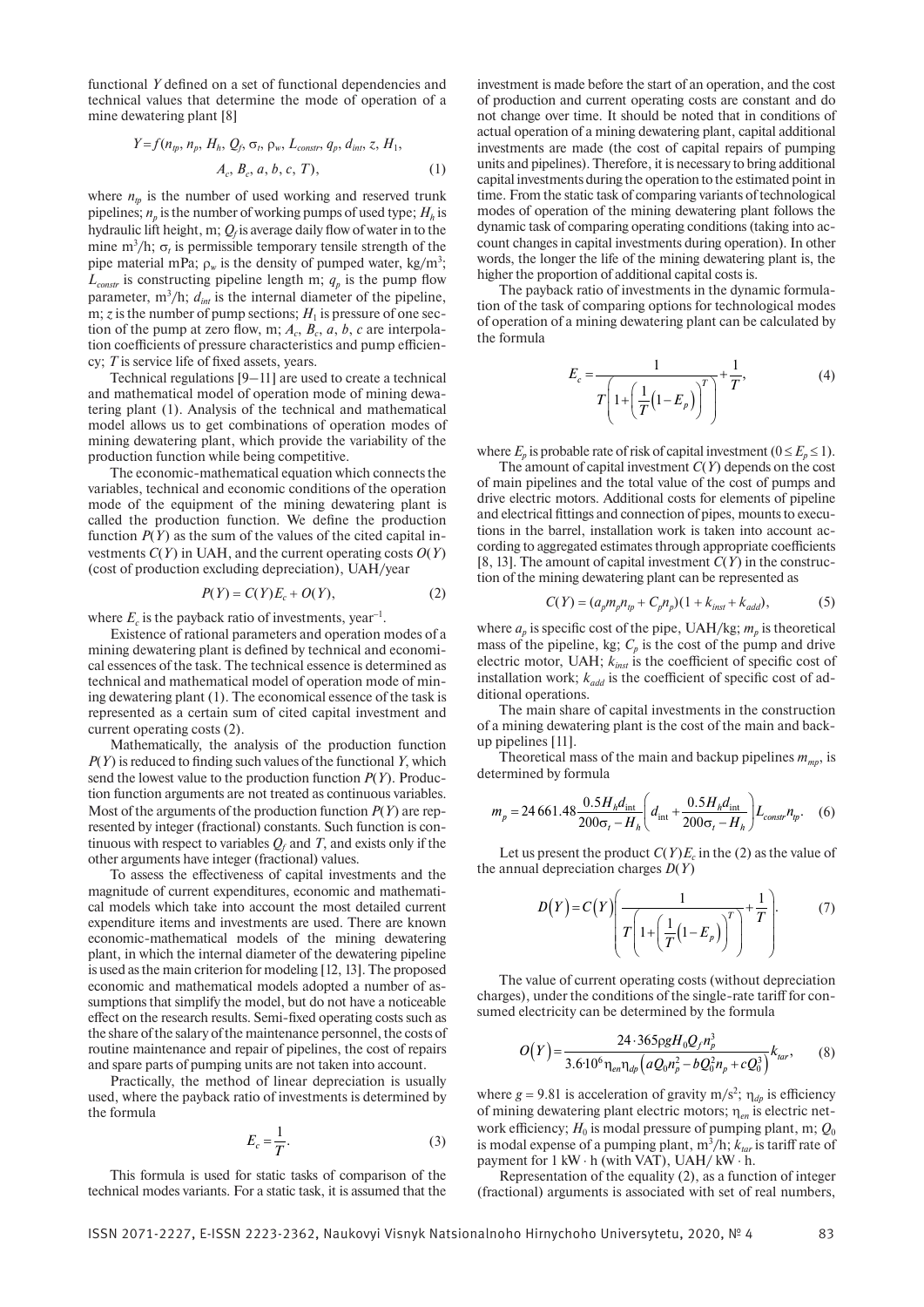that correlate with the results of direct measurements and mathematical calculations. The specific properties of such a production function as an economic-mathematical model of the mining dewatering plant do not allow investigating it as a continuous function. However, conditional representation of the production function as a sum of interacting and continuous functions, allows using classical mathematical apparatus of extremum research. Conditions which turn  $P(Y)$  to minimum are determined from the equations

$$
\frac{\partial P(Y)}{\partial C(Y)} = 0;\t\t(9)
$$

$$
\frac{\partial P(Y)}{\partial O(Y)} = 0.
$$
 (10)

In works [14, 15] with the economic-mathematical modeling of a mining dewatering plant, the internal diameter of the pipeline *dint* is taken as the main criterion for evaluation (a factor attribute). An economically profitable diameter of the pipeline is such a diameter at which the value of the production function  $P(Y)$  will be minimal. This statement is obviously correct, when static task of analysis of effectiveness of capital investment usage is being considered.

If we consider the diameter of the pipeline  $d_{int}$  as a continuous variable, then the existence of a single-valued minimum value of the production function  $P(Y)$  will occur if the following inequalities

$$
\begin{cases}\n\frac{\partial^2 P(Y)}{\partial C(Y)^2} \frac{\partial^2 P(Y)}{\partial O(Y)^2} - \left(\frac{\partial^2 P(Y)}{\partial C(Y)\partial O(Y)}\right)^2 = F\left(\frac{a_k L}{d^{7.3}}\right) > 0 \\
\frac{\partial^2 P(Y)}{\partial C(Y)^2} = 2F > 0 \\
\frac{\partial^2 P(Y)}{\partial O(Y)^2} = \frac{33.4L}{d^{7.3}} > 0\n\end{cases}
$$
\n
$$
(11)
$$

where  $F = f(n_p, n_p, H_h, \sigma_t, \rho_p, L_p, a_p, z, q_p, Q_f, E_c)$  is the functional which defines the capital investments;  $L = f_1(n_p, n_p, H_h)$  $k_{tar}$ ,  $Q_0$ ,  $H_0$ ,  $H_1$ ,  $A_k$ ,  $B_k$ ,  $a$ ,  $b$ ,  $c$ ,  $\rho_w$ ) is the functional, which defines current operating costs.

For any implementation of a mining dewatering plant all values from the system of inequalities (11) are positive. Therefore, an optimal and unequivocal solution is the value of the economically reasonable inner diameter of a pressure pipeline of a mining dewatering plant [1, 8].

Production operations, a feature of which is sufficient stability of economic indicators over a long period of time, are relatively small part of investment projects [8]. Methods of situational analysis, based on probabilistic estimates and subjective variation of factor signs, are used in the analysis of long-term investment projects. Considering of the grade of uncertainty of economic behavior of business entities in a market economy implies usage of probabilistic estimates as well as choice of several alternatives.

There are situations in which it is necessary to analyze organizational and management decisions: in the conditions of certainty, risk, uncertainty and conflict [8, 11]. For production operation – pumping water from the coal mine, it is advisable to consider organizational and management decisions in the conditions of certainty and risk.

During analysis of organizational and management decisions in the conditions of certainty and risk, imitation models of the object under study are used. Tightly deterministic factor economic-mathematical models are actively used [2, 8]. One of the tasks of economic and mathematical modeling using rigidly deterministic factor models is forecasting values of profit and loss. The net profit as a final indicator of the main production process depends on the value of production function *P*(*Y*) in the implementation of auxiliary production operations.

**Calculation results.** *Method of characteristics.* To solve this problem in this paper the method of characteristics [8, 11] is used. The method of characteristics converts partial differential equations, for which the solution cannot be written in general terms (as, for example, the equations describing the fluid flow in a pipe) into the equations in total derivatives. The resulting nonlinear equations can then be integrated using the methods of using the equations of finite differences.

*Equations of motion.* Hydraulics equations that embody the principles of conservation of angular momentum and continuity in the one-line pipe, respectively, are as follows [8]

$$
\begin{cases}\n\frac{P_x}{\rho} + V V_x + V - g_t \cdot \sin a + \frac{fV|V|}{2D} = 0 \\
P P_t + P_x V + \rho \cdot a^2 \cdot V_x = 0 \Big| \times \lambda\n\end{cases}
$$
\n(12)

These equations can be combined with the unknown factor of l and obtain the equation [8]

$$
\lambda \left[ P_x \left( V + \frac{1}{\lambda \rho} \right) + P_t \right] + \left[ V_x \left( V + \rho \cdot a^2 \lambda \right) + V_t \right] -
$$
  

$$
- g \cdot \sin a + \frac{f V |V|}{2D} = 0.
$$
 (13)

The arbitrary choice of two different values of l given two independent equations in the variables  $P(x, t)$ ,  $V(x, t)$ , is equivalent to (12 and 13). With a suitable choice of l the simplification is possible. In particular, since *P* and *V* are functions of *x* and *t*, then if we assume that *x* is function *t*, then

$$
\frac{dP(x,t)}{dt} = \frac{\partial P}{\partial x}\frac{dx}{dt} + \frac{\partial P}{\partial t}\frac{dt}{dt} = P_x\frac{dx}{dt} + Pt;
$$
\n
$$
\frac{dV(x,t)}{dt} = \frac{\partial V}{\partial x}\frac{dx}{dt} + \frac{\partial V}{\partial t}\frac{dt}{dt} = V_x\frac{dx}{dt} + V_t.
$$
\n(14)

$$
\frac{dx}{dt} = V + \frac{1}{\lambda \rho} = V + \rho a^2 \lambda, \qquad (15)
$$

then equation (13) becomes an ordinary differential equation

$$
\lambda \frac{dP}{dt} + \frac{dV}{dt} - g\sin a + \frac{fV|V|}{2D} = 0.
$$
 (16)

Solving (15), obtain

If

$$
\lambda = \frac{1}{\rho a}, \frac{dx}{dt} = V + a \quad - \text{downstream};
$$
\n
$$
\lambda = \frac{1}{\rho a}, \frac{dx}{dt} = V + a \quad - \text{upstream}. \tag{17}
$$

Substituting equation (17) in (16), we obtain a system of total differential equations

$$
\frac{dP}{dt} + \rho a \frac{dV}{dt} - \rho a g \sin a + \rho a \frac{fV|V|}{2D} = 0;
$$
 (18)

$$
\frac{dx}{dt} = V + a; \tag{19}
$$

$$
\frac{dP}{dt} - \rho a \frac{dV}{dt} + \rho a g \sin a - \rho a \frac{fV|V|}{2D} = 0; \tag{20}
$$

$$
\frac{dx}{dt} = V - a.\tag{21}
$$

*Finite-difference scheme.* For solving of the nonlinear equations (18–21) a finite difference method is used.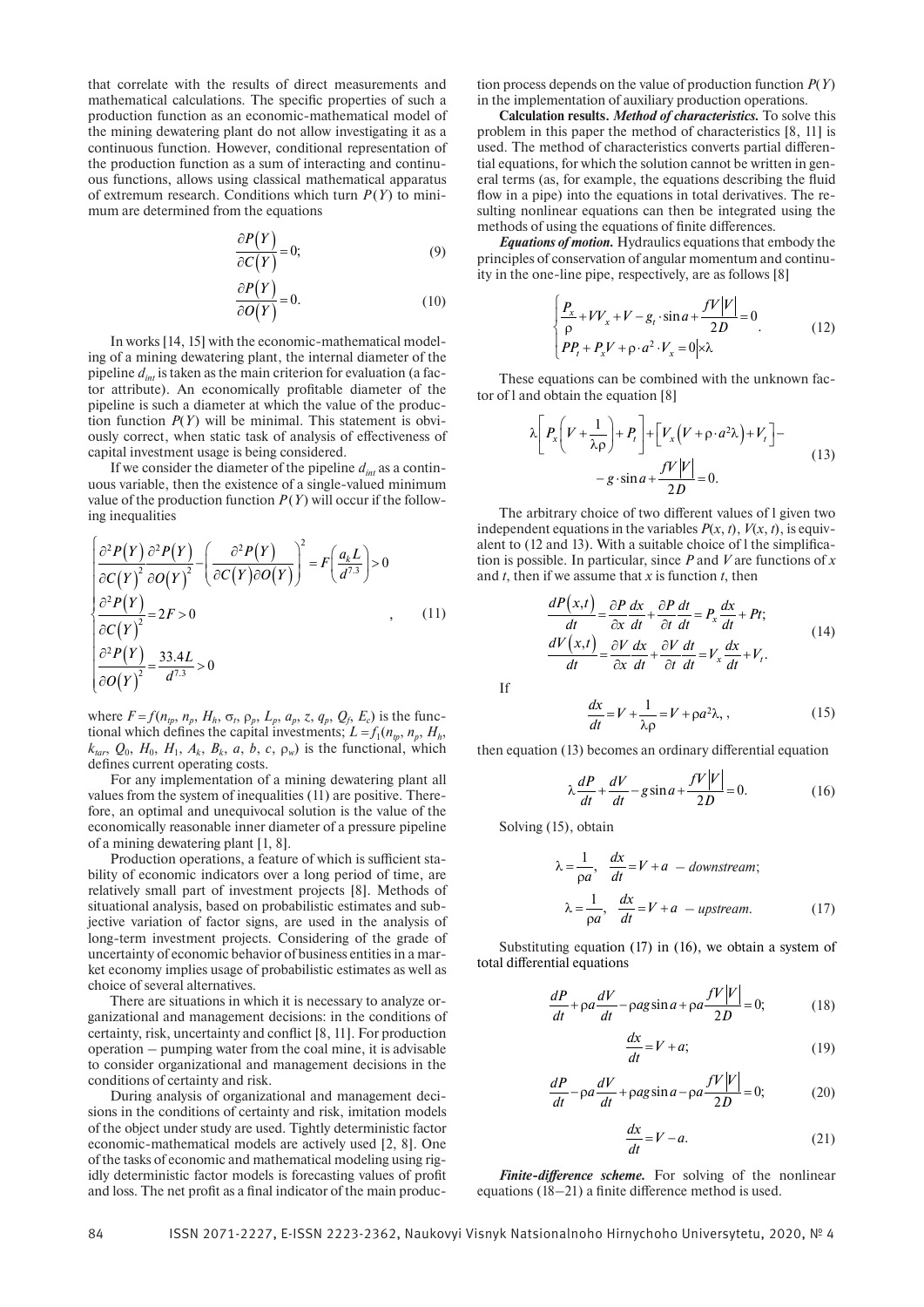Implementation of the mathematical model (Fig. 1) for mining dewatering plant was performed by creating and debugging a software package using software modules as an algorithm for the functioning and interaction.

Since one of the problems was the task of creating the comprehensive software with its user-friendly graphical user interface (GUI), it was decided to carry out a set of numerical values of the original data through pop-up windows, which contains the information about the current input parameters with all the necessary explanations and tips.

Following are the results of the trial calculations for water pipe length of 3000 m, with a wall thickness of 9.525 mm steel and an inner diameter of 205 mm. Rated pump head 15 bar at nominal input pressure of 1 bar and a nominal flow rate at the outlet of the pump 1.5 m/s (at a steady flow). The mass flow rate of the working fluid was 27.8 kg/sec (at a steady flow). At the end of the pipe before the valve, a damper was installed. The flap at the end of the pipeline began to close on 5 second. Response time to complete closure flap is 1.3 seconds.

Figs. 2, 3 and 4 show the graphs of changes in the instantaneous pressure and the particle velocity of the working fluid (water in this calculation) in the nodal point section of spatio-temporal grid nearest to the throttle duct for the three variants of the dampener parameters which is installed at the end of the pipeline.

As can be seen from the graphs in Figs. 2, 3 and 4, which were obtained for the pump and piping configurations for different values of the volume of the gas cushion damping device, when sequentially building a gas cushion volume of 5, 50, 250 Lt, respectively, the oscillation frequency of the working fluid with the elastic part of the steel pipe wall varies from 0.1 Hz through 0.067 Hz and at the value of the gas cushion of 250 Lt the flow after starting the unit spike of pressure, goes to be "aligned" in close to steady flow since 25 seconds. It can be concluded that at a pressure of a gas cushion equal to 20 bar, the volume of a gas cavity damper of 250 Lt should be used to "smooth" the flow in the pipeline and almost complete suppression of the hydraulic impact phenomena spread in a liquid medium for a given parameters combination such a long pipeline.

Input of numerical values of raw data is performed through popup windows with information about the current input parameter with required explanations and tips [8, 11].

During mathematical and economic analysis of the work of the mining dewatering plant in the conditions of certainty, the straightforward task is solved to find some minimum value of the production function changing the main factor sign – the diameter of the trunk pipeline,

$$
P(Y) \to \min. \tag{22}
$$

The conclusion about the rational value of the diameter of the trunk pipeline of the mine dewatering plant is made on the basis of the received results.

When choosing another criterion – maximizing the mathematical expectation of profit, possible variants of operating modes of the mining dewatering plant are researched as auxiliary production operation, using economic and mathematical model, which allows receiving the maximum of integral (total) profit  $P_{\Sigma}(Y)$ , UAH/year for the whole period of exploitation *T* of the mining dewatering complex.

$$
P_{\Sigma}(Y) \to \text{max.}
$$
 (23)



*Fig. 1. GUI look at the dataset*

The variant of operating mode of the mining dewatering plant which satisfies condition (13) is found by changing the main factor sign. There is a tendency of reducing the payback period of capital investments. The faster capital investments pay off, the bigger the possible amount of profit  $P_{\rm y}(Y)$  will be [2, 8, 11].

The amount of profit before taxes, when comparing options during the payback period is determined by the formula

$$
P_i(Y) = E_c(C(Y)_{\min} - C(Y)_i) + (O(Y)_{\min} - O(Y)_i), \quad (24)
$$

where  $C(Y)_{\text{min}}$  is the amount of capital investments, when using criterion of minimization of production function, UAH; *C*(*Y*)*<sup>i</sup>* is the amount of possible capital costs, when using the *i*<sup>th</sup> comparison option, UAH;  $O(Y)_{min}$  is the value of current operating costs, when using the criterion of minimization of the production function, UAH/year;  $O(Y)$ *i* is the value of current operating costs, when using the *i*<sup>th</sup> comparison option, UAH/year.



*Fig. 2. Graph of instantaneous changes in pressure and particle velocity of the working fluid in the selected section of the pipeline. The pressure and volume of the dampener gas cushion are 20 bar and 5 liters, respectively*



*Fig. 3. Graph of instantaneous changes in pressure and particle velocity of the working fluid in the selected section of the pipeline. The pressure and volume of a gas cushion are 20 bar and 50 liters, respectively*



*Fig. 4. Graph of instantaneous changes in pressure and particle velocity of the working fluid in the selected section of the pipeline. Pressure and volume of a gas cushion are 20 bar and 250 liters, respectively*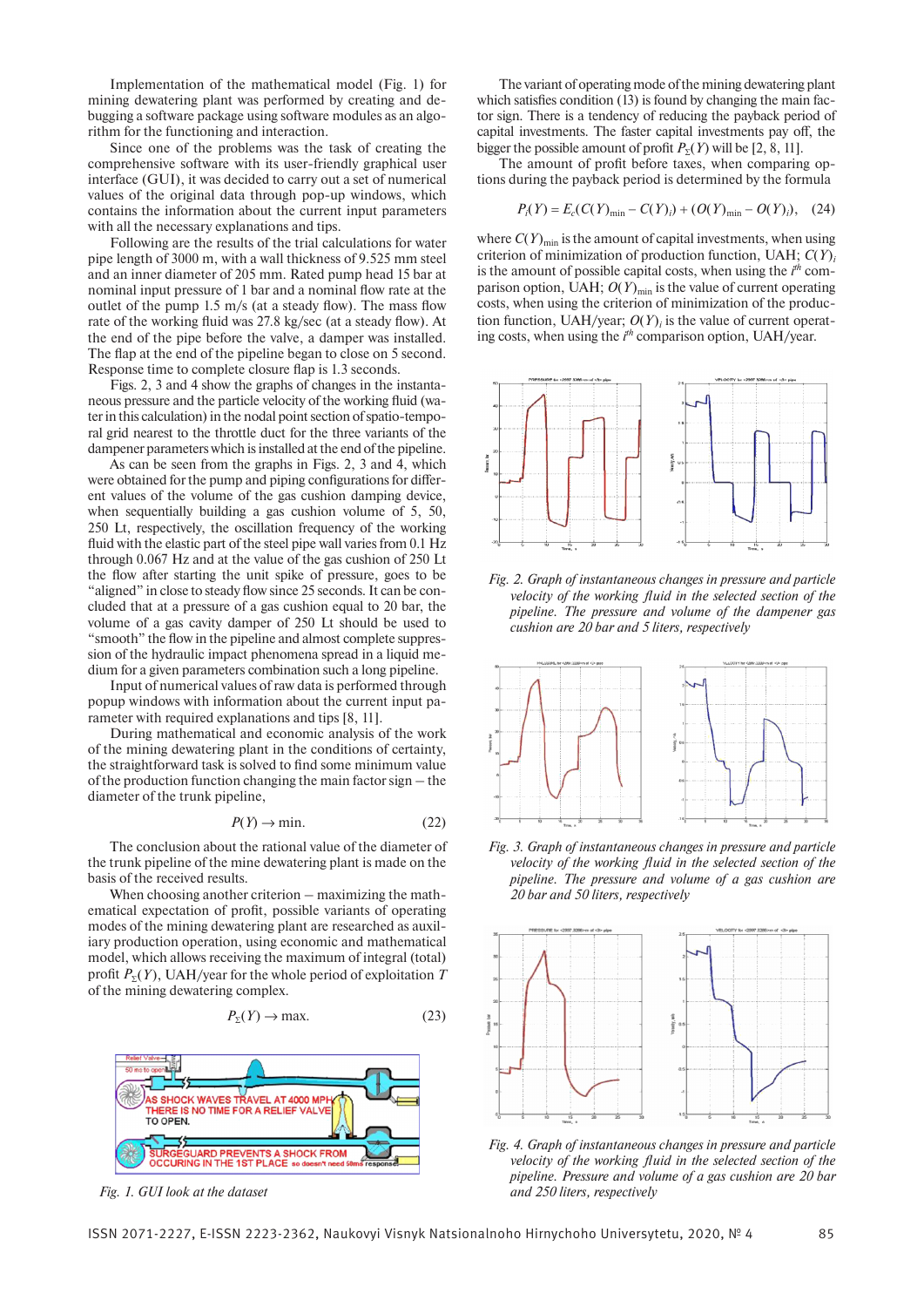Values of P(Y), using different amount of trunk pipelines



*Fig. 5. Dependency of values of the production function P*(*Y*) *on possible diameters of injection pipelines when using a constant number of pumps (SCP)-300*

During calculation of the amount of profit (economy) before taxes after the end of the payback period of the capital investments  $P_{pi}(Y)$ , only current operating costs are considered

$$
P_{pi}(Y) = O(Y)_{\min} - O(Y)_{i}.
$$
 (25)

Integral (total) profit  $P(Y)$  for the whole estimated service life of the mining dewatering plant is determined by the formula

$$
P_{\Sigma}(Y) = P_{i}(Y) + P_{pi}(Y). \tag{26}
$$

Obviously, using the criterion of minimization of the production function  $P(Y)$ , economically reasonable inner diameter of injection pipeline is  $d = 0.25$  m. Herewith, the value of economically reasonable diameter does not depend on the number of used backup injection pipelines. The value of the production value reduces when using backup pipes.

Fig. 6 shows dependencies of the value of profit (economy)  $P_i(Y)$ ,  $P_{Pi}(Y)$  and  $P_{\Sigma}(Y)$  on possible diameters of injection pipes, when using constant count of pumps (SCP)-300 and different amount of injection pipes.

The value of the economically reasonable diameter of injection pipes for conditions of "Pavlohradska" mine is  $d =$  $= 0.351$  m, when using the criterion of maximizing the mathematical expectation of profit  $P_{\rm y}(Y)$ . The value of the eco-



*Fig.* 6. Dependencies of the value of profit (economy)  $P_i(Y)$ ,  $P_{\text{Pi}}(Y)$  and  $P_{\Sigma}(Y)$  on possible diameters of injection pipes, *when using a constant number of pumps (SCP)-300 and different number of injection pipes*

nomically reasonable diameter of injection pipes does not depend on the number of used backup injection pipelines, when using backup pipeline.

**Conclusions.** The main (consolidating) indicator in the process of comparison of the variants is enterprise profit. For the first time, it was proposed to use the criterion of maximizing the mathematical expectation of the integral (total) profit (economy)  $P_{\Sigma}(Y)$  to select the economically reasonable diameter of the injection pipelines of the mining dewatering plant. The value of the economically reasonable diameter, using this criterion is bigger than using the criterion of minimization of the production function  $P(Y)$ . Enterprise profits (economy), however, are maximum. Usage of backup pipelines reduces the value of the production function *P*(*Y*) and increases the amount of integral (total) profit. For the first time, it was noticed that using different criteria for defining economically profitable diameters of the trunk pipelines of the mining dewatering plant, the gauge of the economically profitable diameter does not depend on the number of used backup pipelines. It is advisable to use the value of the integral profit (economy)  $P<sub>5</sub>(Y)$  as a production function in economic and mathematical modeling operating modes of the mining dewatering plant, ensuring the main production process for the entire lifetime of the installation.

#### **References.**

**1.** Papaika, Yu., Pivnyak, G., & Zhezhelenko, I. (2018). *Energy efficiency of power-supply systems*: *monograph*. Dnipro: Dnipro University of Technology.

**2.** Pivnyak, G., Dychkovskyi, R., & Vagonova, O. (2017). Sustainable Development of Industrial Regions: *monograph*. In: *Advanced Engineering Forum*. Zurich, Switzerland.

**3.** Pivnyak, G., & Dychkovskyi, R. (2017). Energy Saving and Efficiency: Technological, Economical and Social Challenges: *monograph.* In: *Advanced Engineering Forum*. Zurich, Switzerland.

**4.** Papaika, Yu., Pivnyak, G., & Zhezhelenko, I. (2016). Estimating economic equivalent of reactive power in the systems of enterprise power supply. *Naukovyi Visnyk Natsionalnoho Hirnychoho Universytetu*, (5), 62-66.

**5.** Shcherbak, Ya.V., Plakhtii, O.A., & Nerubatskiy, V.P. (2017). Regulatory characteristics of the active quadrature converter in regimens and recuperation modes. *Technical electrodynamics*, (6), 26-31. [https://doi.org/10.15407/techned2017.06.026.](https://doi.org/10.15407/techned2017.06.026)

**6.** Volkov, V.A. (2017). Energy-saving control in start-brake regimes with the speed of a frequency regulated asynchronous engine with a fan load. *Hirnycha electromekhanika ta avtomatyka, 99*, 110-127.

**7.** Beshta, O.S., Fedoreiko, V.S., Palchyk, A.O., & Burega, N.V. (2015). Autonomous power supply of the objects based on biosolid oxide fuel systems. *Naukovyi Visnyk Natsionalnoho Hirnychoho Universytetu*, (2), 67-73.

**8.** Ghavrish, A., & Shevtsova, O. (2015). The hydraulic impact and alleviation phenomena numeric modelling in the industrial pumped pipelines. In: *Power Engineering, Control and Information Technologies in Geotechnical Systems,* (pp. 143-153). London: Taylor & Francis Group. ISBN 978-1-138-02804-3. **9.** Pivnyak, G., Dychkovskyi, R., Edgar Cáceres Cabana, & Smoliński, A. (2018). *Non-Traditional Technologies in the Mining Industry. Solid State Phenomena. Monograph*. Zurich: Trans Tech Publication Ltd.

**10.** Pivnyak, G., Dychkovskyi, R., Edgar Cáceres Cabana, Bobyliov, O., & Smoliński, A. (2018). Mathematical and Geomechanical Model in Physical and Chemical Processes of Underground Coal Gasification. Non-Traditional Technologies in the Mining Industry. In: *Solid State Phenomena,* (pp. 1-16). Zurich: Trans Tech Publication Ltd.

**11.** Beshta, O.S. (2012). Electric drives adjustment for improvement of energy efficiency of technological processes. *Naukovyi Visnyk Natsionalnoho Hirnychoho Universytetu*, (4), 98-107.